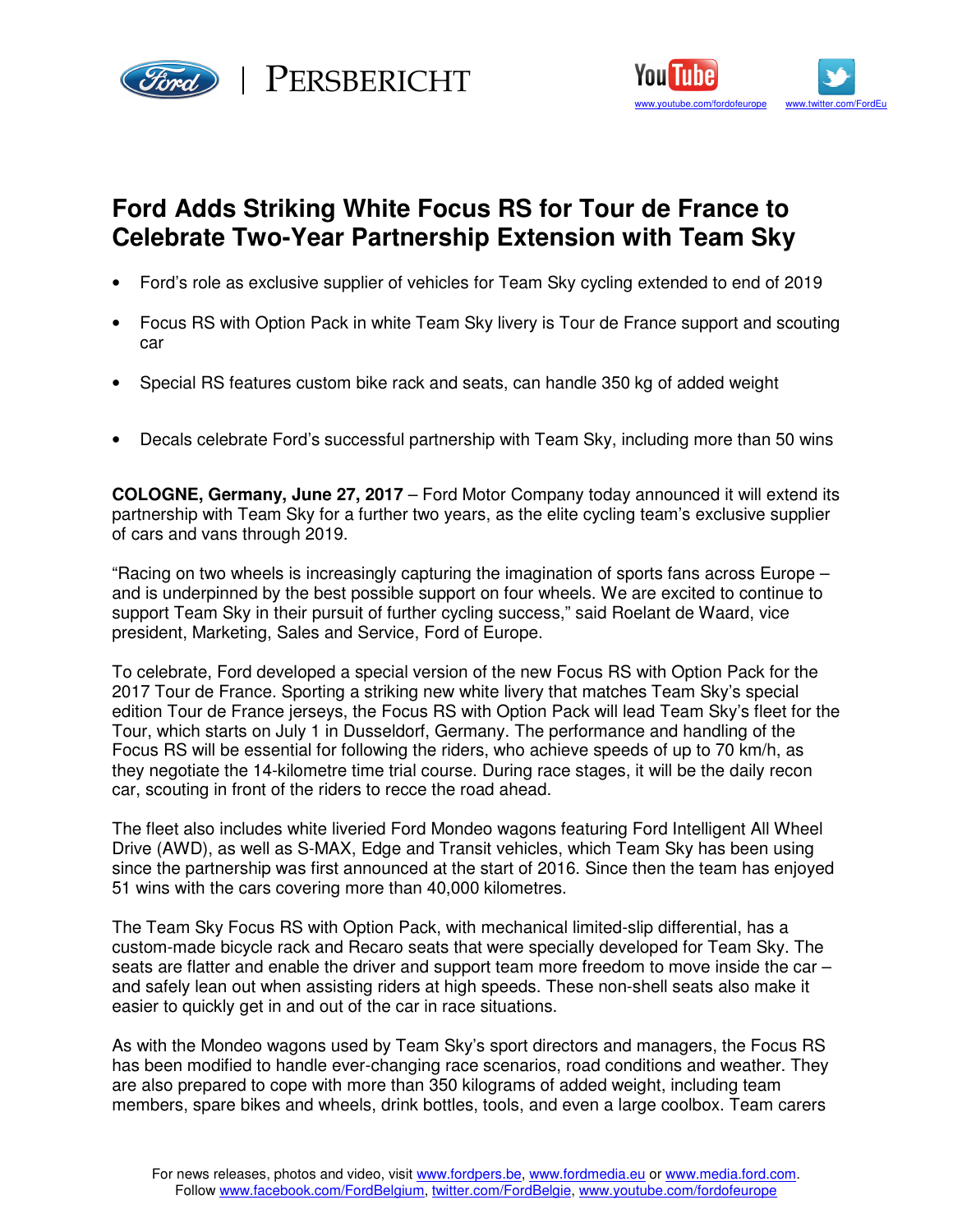and VIPs use AWD-equipped Ford S-MAX sports activity vehicles and Edge sports utility vehicles.

"We're delighted to be extending our partnership with Ford – a company with the same principles of tackling challenges that we at Team Sky have," said Sir David Brailsford, team principal at Team Sky. "Ford vehicles play a vital role for Team Sky and their knowledge and support makes them an integral part of our team."

## # # #

| Use                          | No | <b>Vehicle Model</b>      |
|------------------------------|----|---------------------------|
| <b>Sports Directors</b>      | 7  | Mondeo Wagon AWD          |
| <b>Carer Vehicle</b>         | 4  | S-MAX AWD                 |
| Carer Vehicle SUV            | 2  | Edge AWD                  |
| Management Vehicle           | 3  | Mondeo Wagon AWD          |
| <b>VIP Vehicle</b>           | 2  | S-MAX AWD                 |
| People Carriers              | 4  | <b>Tourneo Custom</b>     |
| Vans                         | 2  | Transit Jumbo 3.5t        |
| Time Trial and Recon Vehicle |    | Focus RS with Option Pack |
| Total                        | 25 |                           |

Ford vehicles to be used by Team Sky.

#### **About Ford Motor Company**

Ford Motor Company is a global automotive and mobility company based in Dearborn, Michigan. With about 201,000 employees and 62 plants worldwide, the company's core business includes designing, manufacturing, marketing and servicing a full line of Ford cars, trucks and SUVs, as well as Lincoln luxury vehicles. To expand its business model, Ford is aggressively pursuing emerging opportunities with investments in electrification, autonomy and mobility. Ford provides financial services through Ford Motor Credit Company. For more information regarding Ford and its products and services, please visit www.corporate.ford.com.

#### **Ford of Europe**

Ford of Europe is responsible for producing, selling and servicing Ford brand vehicles in 50 individual markets and employs approximately 53,000 employees at its wholly owned facilities and approximately 68,000 people when joint ventures and unconsolidated businesses are included. In addition to Ford Motor Credit Company, Ford Europe operations include Ford Customer Service Division and 24 manufacturing facilities (16 wholly owned or consolidated joint venture facilities and 8 unconsolidated joint venture facilities). The first Ford cars were shipped to Europe in 1903 – the same year Ford Motor Company was founded. European production started in 1911.

#### **Ford in Belgium & Luxemburg**

Ford Belgium (Brussels) distributes Ford vehicles and Ford original parts in Belgium & Luxemburg, since 1922. Ford Lommel Proving Ground is the lead test facility for validation of all Ford models in Europe, with 410 employees.

### **Contact(s)**

**Ford:** Jo Declercq Jdecler2@ford.com

Arnaud Henckaerts +32 (2) 482 21 03 +32 (2) 482 21 05 Ahenckae@ford.com

For news releases, photos and video, visit www.fordpers.be, www.fordmedia.eu or www.media.ford.com. Follow www.facebook.com/fordofeurope, www.twitter.com/FordEu or www.youtube.com/fordofeurope